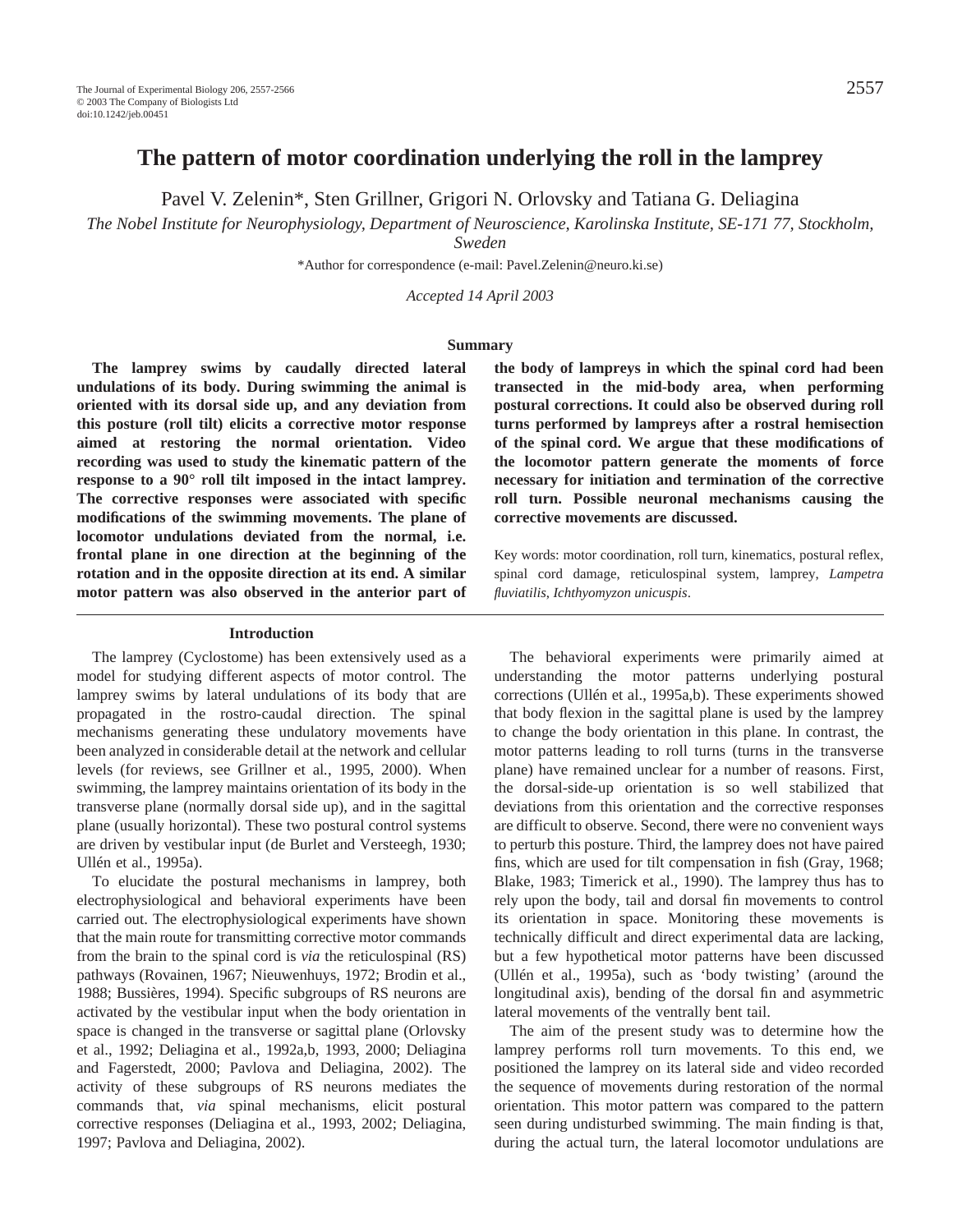# 2558 P. V. Zelenin and others

coordinated with specific dorso-ventral flexions. We argue that these modifications of the locomotor pattern generate the moments of force necessary for initiation and termination of the corrective roll turn. This interpretation was further supported by monitoring the motor pattern during roll turns in lampreys subjected to spinal cord hemisection or complete transection. The results are discussed in the context of our current knowledge of neuronal postural mechanisms.

#### **Materials and methods**

Experiments were performed on 12 adult lampreys (*Lampetra fluviatilis* L., *N*=9, and *Ichthyomyzon unicuspis* L., *N*=3, body length 25–30 cm). No differences were observed in the postural behavior between the two species, and data for all animals are presented together. All experiments were



approved by the local ethical committee (Norra Djurförsöksetiska Nämnden). Free swimming of the lampreys was examined in a large aquarium (70 cm long, 35 cm wide and 35 cm deep). Animals were observed from the side, as well as from above using a mirror (Fig.  $1A$ ). White markers were attached to the skin along the dorsal midline in some cases for more precise assessment of the roll tilt angle. Lampreys were either released freely into the water, or from a hand-held position. In the latter case, the animals were positioned by hand with their right, left or dorsal side up prior to release. The movements of the animal were recorded with a video camera  $(25$  frames  $s^{-1}$ ) and analyzed frame by frame.

For the analysis, we chose only the episodes in which an animal swam approximately parallel (within 30°) to the long axis of the aquarium. For each frame, the outlines of the

lamprey were manually traced from the video screen. To obtain a top view, the image of the animal seen in the mirror (Fig. 1A) was flipped vertically and normalized so that the longitudinal lengths of the side and top views were equal (the resulting top view presented in Fig. 1B is the view that an observer would get looking at the aquarium from above). Both the side and top views were used to characterize the body shape. This was done only for the frames in which the animal was oriented with its dorsal, ventral, right or left side facing upwards, or very close to these orientations. When the lamprey was oriented in that way, body flexions in the frontal and sagittal planes of the animal could be directly assessed from the front and top views. For these frames, we measured the degree of lateral and dorso-ventral flexions at different points along the body, with the side and top views of the body outlines traversed by 21 parallel, equidistant, straight lines (Fig. 1B). In this and subsequent figures, the abscissa  $x$ 

Fig. 1. (A) Experimental arrangement. The side view and view from above, seen in the mirror, of the swimming lamprey were video recorded. (B) Processing of video images. The body outlines in the frontal (top) and sagittal (bottom) planes obtained from the frame in which the animal was positioned with its back up. The position of the gills is shown in the side view. The body midline is marked by 21 circles located equidistantly along the 'body length' axis  $(x)$ , where anterior = 0% and posterior  $= 100\%$ . The body shape was approximated by circles drawn though each of three neighboring midline points. The arcs of the circles for one of the points are shown together with their radii, *Ry* and *Rz*, for the frontal and sagittal planes, respectively. (C) The inverse of the circle radius characterizes the curvature at a given point of the body. The curvature was plotted in coordinates *x* ('body length') *versus* 1/*Rz* (curvature in the sagittal plane), *x* ('body length') *versus* 1/*Ry* (curvature in the frontal plane), and 1/*Ry* (curvature in the frontal plane) *versus* 1/*Rz* (curvature in the sagittal plane). The last plot provides information about coordination of flexions in the sagittal and frontal plane. In these and all following plots, the units for the *x* axis are percent of body length, while those for the 1/*Ry* and 1/*Ry* axes are arbitrary units inverse to the *x* units. The scales for 1/*Ry* and 1/*Rz* axes are always the same.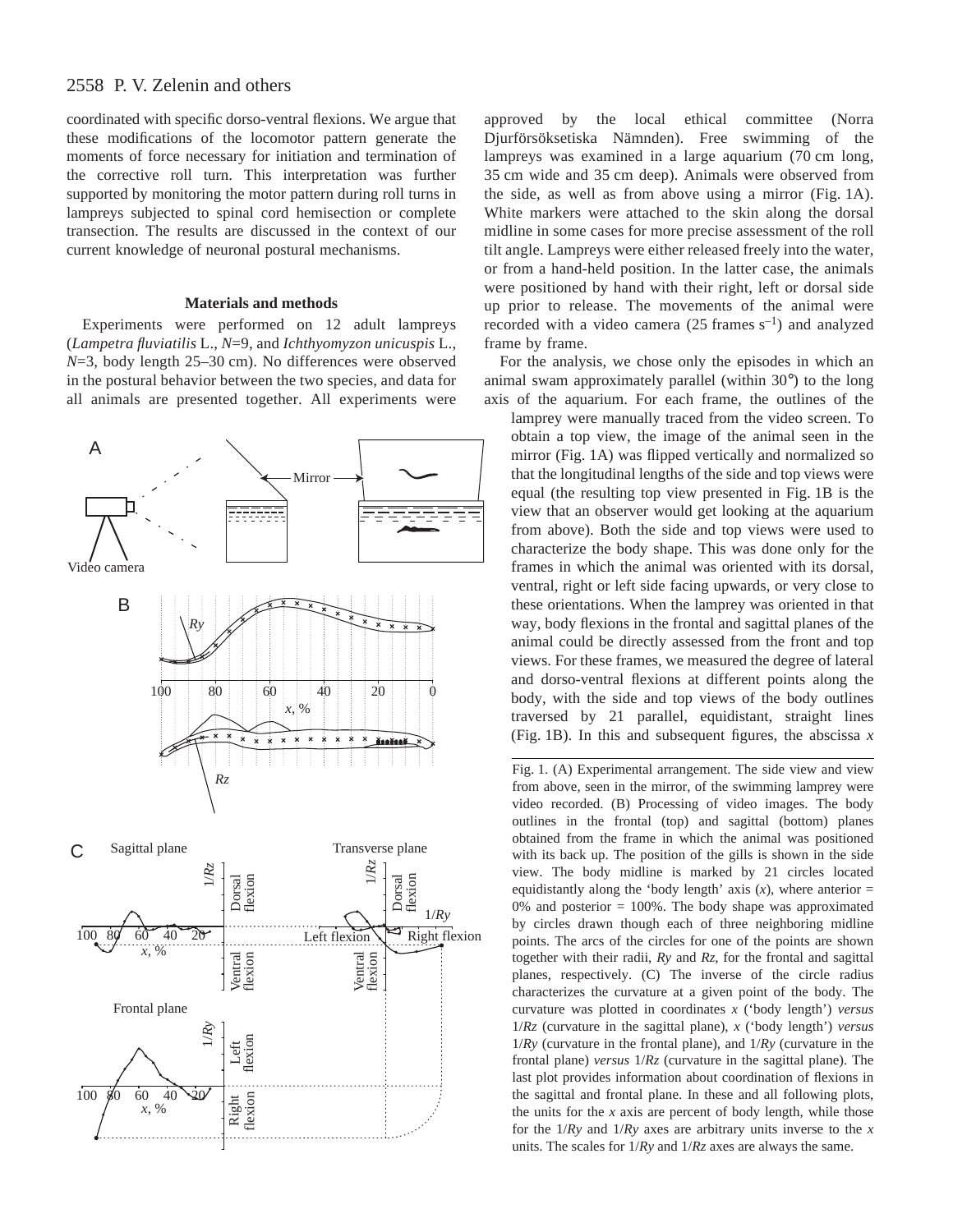represents the percentage length of the body projection. We will call this dimension 'body length' for short, though it differs from the real body length because of the non-parallel orientation of the lamprey and the body flexions. Midpoints between the points of intersection of the straight lines with the body outline (crosses in Fig. 1B) were considered to represent the body shape. For each point, a circle was drawn through it and its closest neighbors (illustrated in Fig. 1B for one of the points located near the tail). In this and following figures, *Ry* is the radius of this circle for lateral flexions and *Rz* that for dorso-ventral flexions. The inverse values (1/*Ry* and 1/*Rz*) were taken as characteristics of the body flexions (curvature) at each point along the body. The left two panels in Fig. 1C show the curvature at different points of the body calculated for the body shape shown in Fig. 1B. The upper panel represents body flexions in the sagittal plane; the lower one in the frontal plane. From these two presentations, the body shape was also presented using the coordinates (1/*Ry*)*–*(1/*Rz*). This coordinate system illustrates coordination between the flexions in the frontal and sagittal planes (we will call this 'the body flexions in the transverse plane', Fig. 1C, right panel). These three curvature plots illustrate the net result of the activity of the muscles that bend the body in the frontal and sagittal planes in different points along the body longitudinal axis.

In six lampreys, a load  $(4-10\text{ g})$  was sutured to the back in the gill region to destabilize the normal dorsal-side-up orientation.

In some animals, one of the following lesions of the spinal cord was performed under general MS222 anaesthesia (Sandoz): (i) complete transection at the level immediately rostral to the anterior dorsal fin (*N*=3), (ii) complete transection between the dorsal fins (*N*=3), or (iii) left hemisection at a level of the third gill  $(N=6)$  (the seven gills are shown in Fig. 1B; the hemisection level is indicated in Fig. 6A, frame 1). Each animal was tested 1 day after surgery. At the end of the experimental series, the animals were killed with an overdose of MS-222. *Post mortem* investigation showed that, in all cases, spinalization or hemisection was complete.

#### **Results**

#### *Undisturbed swimming of intact lampreys*

To detect modifications of the locomotor pattern during corrective roll turns, we first examined undisturbed horizontal swimming. Fig. 2 presents the body outlines and body curvature data in the sagittal, frontal and transverse planes for nine consecutive frames taken during undisturbed swimming. Undisturbed swimming is characterized by periodic, lateral undulations of the body propagated in the rostro-caudal direction (Fig. 2B). The amplitudes of the undulations and body curvature in the frontal plane increase caudally (Fig. 2D). In contrast, the shape of the body in the sagittal plane is almost straight, with only minor bending in the tail region (Fig. 2A). Correspondingly, the curvature data points in Fig. 2C are located close to the *x*-axis. Taken together, these large lateral and small dorso-ventral flexions lead to movements of the body confined almost entirely to the frontal plane so that, in  $1/Ry-1/Rz$  coordinates, the data points are distributed close to the  $1/Ry$ -axis (Fig. 2E).

A similar body shape was observed in all the 58 episodes of swimming analyzed (six animals). The body was almost straight in the sagittal plane; dorso-ventral flexions were rare and were not correlated with the locomotor lateral flexions (for example, see frames  $4$  and  $6$  in Fig. 2). A minor tendency for the tail to be bent ventrally was seen (of the 113 frames taken from 10 episodes of swimming, the tail was bent ventrally in 51 cases, bent dorsally in 12 cases, and almost straight in the rest).

### *Restoration of the dorsal-side-up orientation by intact lampreys*

When released from the experimenter's hand, the animals were oriented with their right or left side up. They started to swim immediately and – at the same time – performed the corrective roll movement, which led to rapid (within 0.5 s) restoration of the dorsal-side-up position, and continued swimming with a normal locomotor pattern.

An example of the corrective movement is presented in Fig. 3. Immediately after release, the animal was situated with its right side up and its white belly facing the observer (Fig. 3A,B, frames 1 and 2). The roll angle in frames 1 and 2 did not change (white 'belly' appeared symmetric). In frame 3, however, the belly appeared asymmetric due to a change of the roll angle. The roll movement thus started between frames 2 and 3. Consider the body shape in frame 2. Due to the swim undulations, the body was bent to the right in the rostral and caudal parts and to the left in the middle part (Fig. 3A, frame 2, and the curvature plot in Fig. 3D). At the same time, in the top view one can see the right side of the animal with the body flexed ventrally in the rostral and caudal parts, and with dorsal flexion in the middle part (Fig. 3B, frame 2). This is also seen in the curvature plot (Fig. 3C). The combination of the flexions in the frontal and sagittal planes formed an oblique pattern in the transverse plane with prevailing left-dorsal↔right-ventral flexions (Fig. 3E). This pattern differed strongly from that observed in normal swimming (Fig. 2E).

In all cases (69 episodes in six animals) a similar body shape was observed at the beginning of the corrective roll movement, i.e. a flexion of the up-facing lateral side combined with ventral flexion, or a flexion of the down-facing lateral side combined with dorsal flexion. In other words, initiation of the corrective roll turn was always associated with an oblique plane of locomotor undulations, the deviation from the frontal plane being in the direction of body rotation (Fig. 7Ciii).

There was no correlation between the phase of the locomotor cycle and the beginning of the roll corrective movement. For 33 episodes of the movement that started from the left-side-up position, the rostral part of the body was flexed to the right in 18 cases and to the left in 15 cases. Similarly, for 36 episodes of turning from the right-side-up position, the rostral part of the animal was flexed to the right in 17 cases and to the left in 19 cases.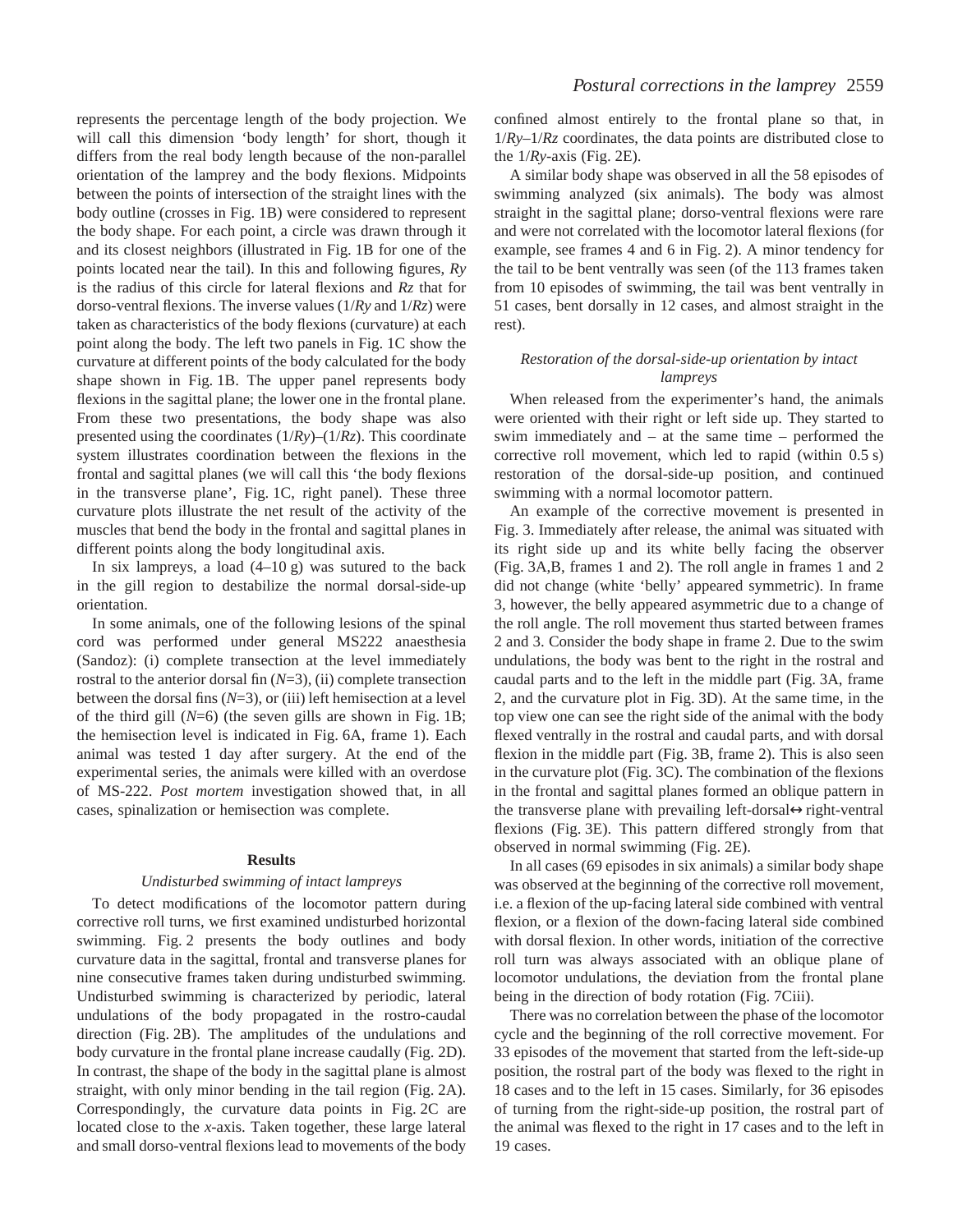

Fig. 2. Normal horizontal swimming of an intact lamprey with its dorsal side up. Nine consecutive frames are shown. (A) Side view, (B) top view of the lamprey. The frames in A and B are stacked, with no forward movement indicated. (C) Body flexions in the

sagittal plane. (D) Body flexions in the frontal plane. (E) The curvature data presented in the transverse plane. Data points corresponding to the same frame are connected with lines. The points and lines for all 9 frames are superimposed.

As the animal approached its normal, dorsal-side-up position, the relationships between the flexions in the frontal and sagittal planes changed. Consider two frames, 13 and 18 (Fig. 3A,B). In frame 13, the lamprey was close to the dorsalside-up orientation; however, rotation still continued, as judged by the displacement of the dorsal midline markers in the sequential frames 13–17. The top view shows that, due to the swimming undulations, the body was bent to the right in the rostral and caudal parts, and to the left in the middle part (Fig. 3A, frame 13). This is well reflected in the curvature plot (Fig. 3D). The side view, as well as the curvature plot, shows that the body was flexed dorsally in the rostral and caudal parts, and ventrally in the middle part (Fig. 3B,C). The combination of flexions in the frontal and sagittal planes formed an oblique pattern in the transverse plane, with prevailing rightdorsal⇔left-ventral flexions (Fig. 3E). This pattern strongly differed from the right-ventral⇔left-dorsal flexions seen in the beginning of the turn (compare curves for frames 2 and 13 in Fig. 3E). The same pattern of flexions was observed in all cases when a lamprey was approaching the dorsal-side-up position. As a result, the plane of locomotor undulations was oblique and deviated from the frontal plane in a direction opposite to that of the body rotation (Fig. 7Civ). Similarly to the beginning of the corrective roll movement, an animal could approach the dorsal-side-up position at any phase of the locomotor cycle.

Soon after the animal had restored the dorsal-side-up position and its rotation stopped, the body was straightened in the sagittal plane, except for a small ventral flexion in the tail part, as shown in frame 18 and corresponding curvature plots (Fig. 3). This flexion pattern was observed at the end of the corrective movement in all cases, except for six cases when an animal changed the swim trajectory and started a lateral, up or down turn. This pattern was similar to that observed during undisturbed swimming (Fig. 2).

The corrective roll movements were quick and took  $0.43\pm0.22$  s (mean  $\pm$  s.D.), or 86 $\pm$ 17% of the duration of one locomotor cycle  $(0.50\pm0.10 \text{ s})$ . Usually, while performing the corrective roll turn, the animal moved forward and covered a distance approximately equal to its body length. In four episodes, however, the roll turn was performed by an animal swimming against a wall of the aquarium, that is, without forward progression. In these cases, the body shape, sequence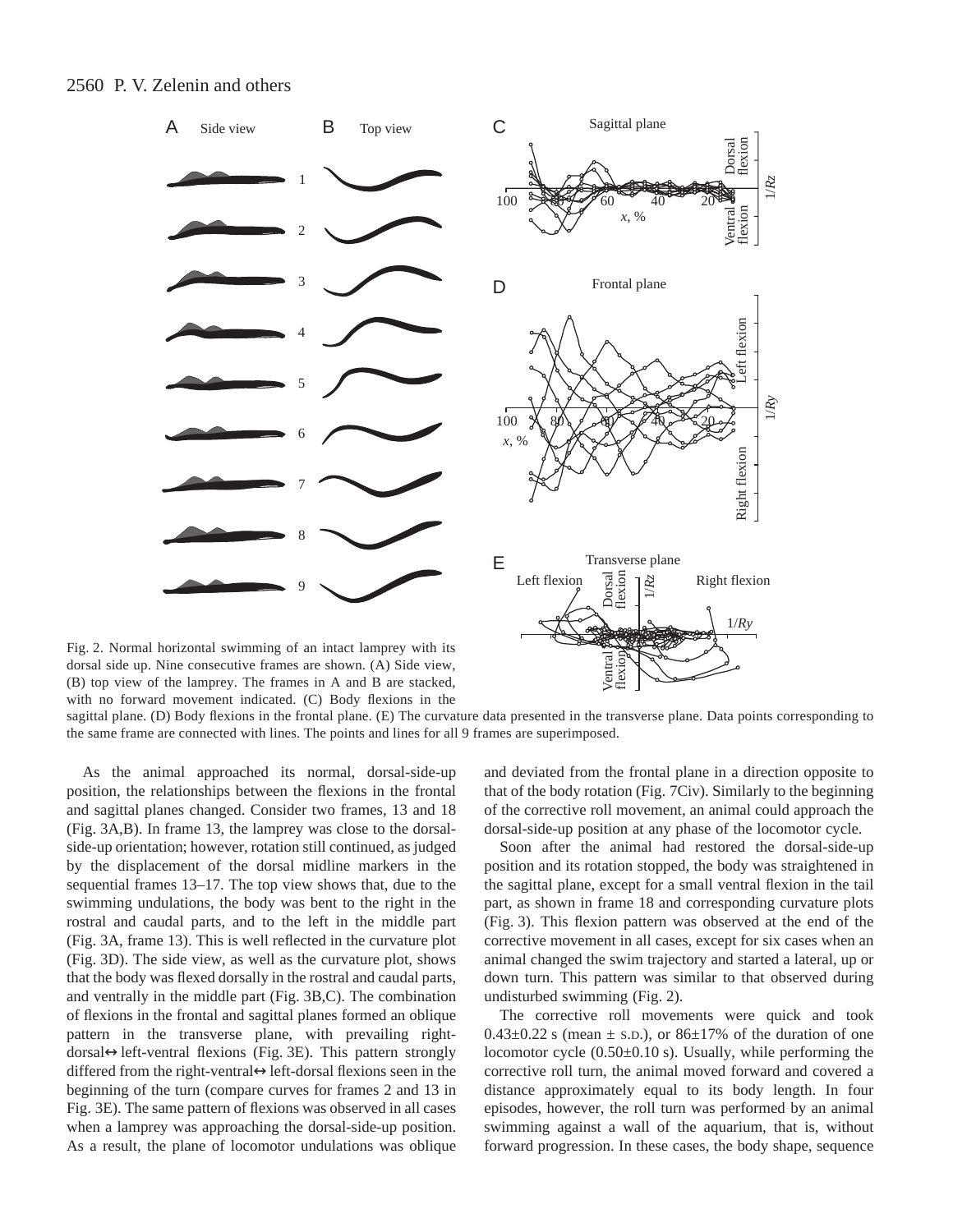and timing of the events were practically the same as during normal roll turn.

It is unlikely that the corrective roll movements were caused by movements of the ventrally bent tail as suggested earlier (Ullén et al., 1995a). The tail was bent almost as often dorsally or ventrally at the beginning of the roll movements (33 against 43 cases, correspondingly), as well as during the deceleration period (41 against 37 cases). We also did not observe any twisting of the body, at least when it was positioned with its lateral or dorsal side facing upwards, and such twisting would have easily been noticed.

### *Swimming of intact lampreys with a destabilizing load*

A load attached to the back of an animal produced a moment of force rotating the animal towards the dorsal-side-down position. Inactive animals with a load, when released into water, turned from the dorsal-side-up to the ventral-side-up position within approximately 1 s. During swimming, the animals with a load were often able to maintain the normal dorsalside-up orientation. However, the load hampered the animals' corrective attempts considerably. They needed more efforts to perform this behavioural task and sometimes failed for short time periods. Specifically, the animals could roll alternatively from right to left during the dorsal-side-up swimming, or swim with a constant tilt to the left or right, or in the worst case, swim with the ventral side up.

The most interesting situation was swimming with a constant 90° tilt to the right or to the left. We observed 37 such episodes in six animals, each lasted for 0.24–0.88 s  $(0.48\pm0.19 \text{ s}, \text{mean } \pm \text{ s.D.})$ . One of the episodes – swimming with the left side up  $-$  is presented in Fig. 4. It lasted for 0.32 s, and was preceded and followed by swimming with the normal dorsal-sideup orientation. As the angle of the roll tilt did not change during this episode, the destabilizing moment of force produced by the load must have been balanced by the moment of force produced by the swimming body movements. Let us consider these movements. During the

entire episode (that is in all eight frames), the flexions in the frontal and sagittal planes formed an oblique pattern in the transverse plane with a prevailing right-dorsal↔left-ventral

flexion, as illustrated for frames 2, 5 and 8 (Fig. 4C). This oblique pattern was similar to that observed in intact animals just before the beginning of the left roll corrective movement.

Fig. 3. Corrective roll turn performed by an intact animal. (A,B) The side and top views for 18 consecutive frames. (C–E) Curvature plots for frames 2 (red), 13 (blue) and 17 (green) are analogous to those in Fig.  $2$ . In frame  $2$ , the animal is positioned with its right side up and starts rolling to the right. In frame 13, the animal has almost reached the dorsal-side-up position. In frame 18, the animal is positioned with its dorsal side up and its body is straightened in the sagittal plane; this shape is similar to that during normal swimming. Note that in E all data points for frame 2 are situated in right ventral and left dorsal quadrants and that most of the data points for frame 13 are located in left ventral and right dorsal quadrants. On the other hand most of the data points for frame 18 are located close to the abscissa, as seen during undisturbed swimming. R, right; L, left; D, dorsal; V, ventral sides of the body. White dots in frames 13–18 are the white markers attached to the skin along the dorsal midline.

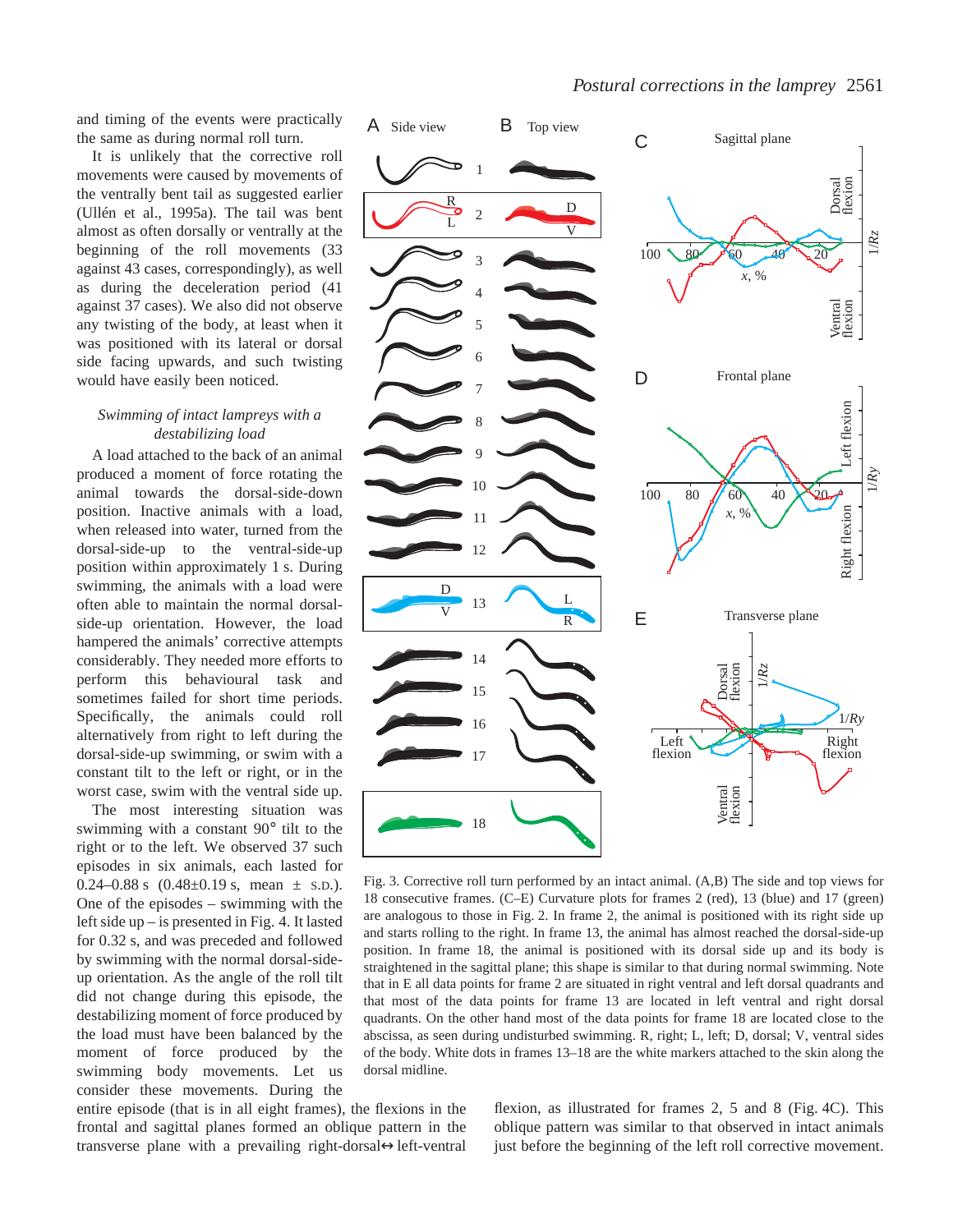



Fig. 4. An episode of swimming performed with a stable orientation of left side up, with a load attached to the back of the lamprey (shown as a white

rectangle in A). (A,B) The side and top views in eight consecutive frames are analogous to those illustrated in Fig. 2.  $(C)$  The curvature plots for body configurations in the transverse plane for frames 2, 5 and 8 are presented and are analogous to the plots in Fig. 3E. R, right; L, left; D, dorsal; V, ventral sides of the body.

In all 37 cases of 'lateral-side-up' swimming with a load, the plane of flexions remained constant throughout the episodes. It was right-dorsal⇔left-ventral when the lamprey swam with its left side up (21 cases). A similar pattern was observed in the beginning of the left corrective roll turn performed by intact lampreys without a load. Correspondingly, the plane of flexions was left-dorsal⇔right-ventral when the 'loaded' lamprey swam with its right side up (16 cases). A similar plane was observed in the beginning of the right corrective roll turn (Fig. 3).

## *Restoration of the dorsal-side-up orientation by spinalized lampreys*

Lampreys, spinalized rostrally to the first or the second dorsal fin, were able to perform a corrective roll turn with the pattern of body flexion similar to that observed in intact animals. Fig. 5 shows an example of restoration of the dorsalside-up orientation. Initially, the animal was positioned with its left side up (frame 1). The rostral part of the body was straightened in the sagittal plane. Immediately afterwards, the body started rolling to the left, as judged from the movement of the dorsal midline marker (frames 2–5). This roll occurred along with an increasing dorsal flexion combined with a right flexion in the rostral part of the body. These combined flexions are seen in frame 4 and in the corresponding curvature plot (Fig. 5C, solid line). In frame 8, the dorsalside-up position had almost been reached (Fig. 5A,B, frame 8). At this moment, left-dorsal⇔right-ventral flexions were seen in the rostral part of the body (Fig. 5D, solid line) instead of the right dorsal ones seen in the beginning of the movement. Soon afterwards, dorso-ventral flexions disappeared, and the animal swam rectilinearly with its dorsal side up and with only a minor dorso-ventral flexion  $(Fig. 5A, B, E, frame 12).$ 

Thus, in the above example, the shape of the rostral part of the body of a spinalized lamprey performing a corrective roll turn was similar to that of an intact lamprey. This relates to the beginning, middle and end of the turn. The same was true for the majority of corrective roll movements (67 of all 71 episodes in six spinalized animals). The entire corrective roll movements took  $0.51 \pm 0.20$  s, or  $96 \pm 25$ % of the locomotor cycle duration  $(0.53\pm0.24 \text{ s})$ .

Contrary to the rostral part, the flexions in the frontal and sagittal planes were not always coordinated in the part of the body caudal to the site of spinalization. This is seen, for example, in Fig. 5C–E (broken lines). Since the caudal part of the spinal cord was separated from the head, these flexions probably resulted from the passive spread of undulatory movements from the rostral to the caudal part of the body.

In contrast to the intact lampreys, spinalized lampreys often twisted their body in the gill region during the corrective roll turn. The twisting was directed to the side of the turn at its beginning, and to the opposite side at its end. Twisting was more often observed in the animals with the spinalization rostral to dorsal fins (15 of 19 cases) than those with the spinalization between dorsal fins (7 of 13 cases). We estimate the maximal angle of twisting to be approximately 30°.

### *Roll turns in lampreys with hemisection of the spinal cord*

When swimming, lampreys subjected to a hemisection of the spinal cord either remained in an abnormal position or were rolling continuously. This is illustrated in Fig. 6 for an animal with left hemisection in the rostral spinal cord (arrow in frame 1). In the beginning (Fig.  $6A,B$ , frame 1), the animal was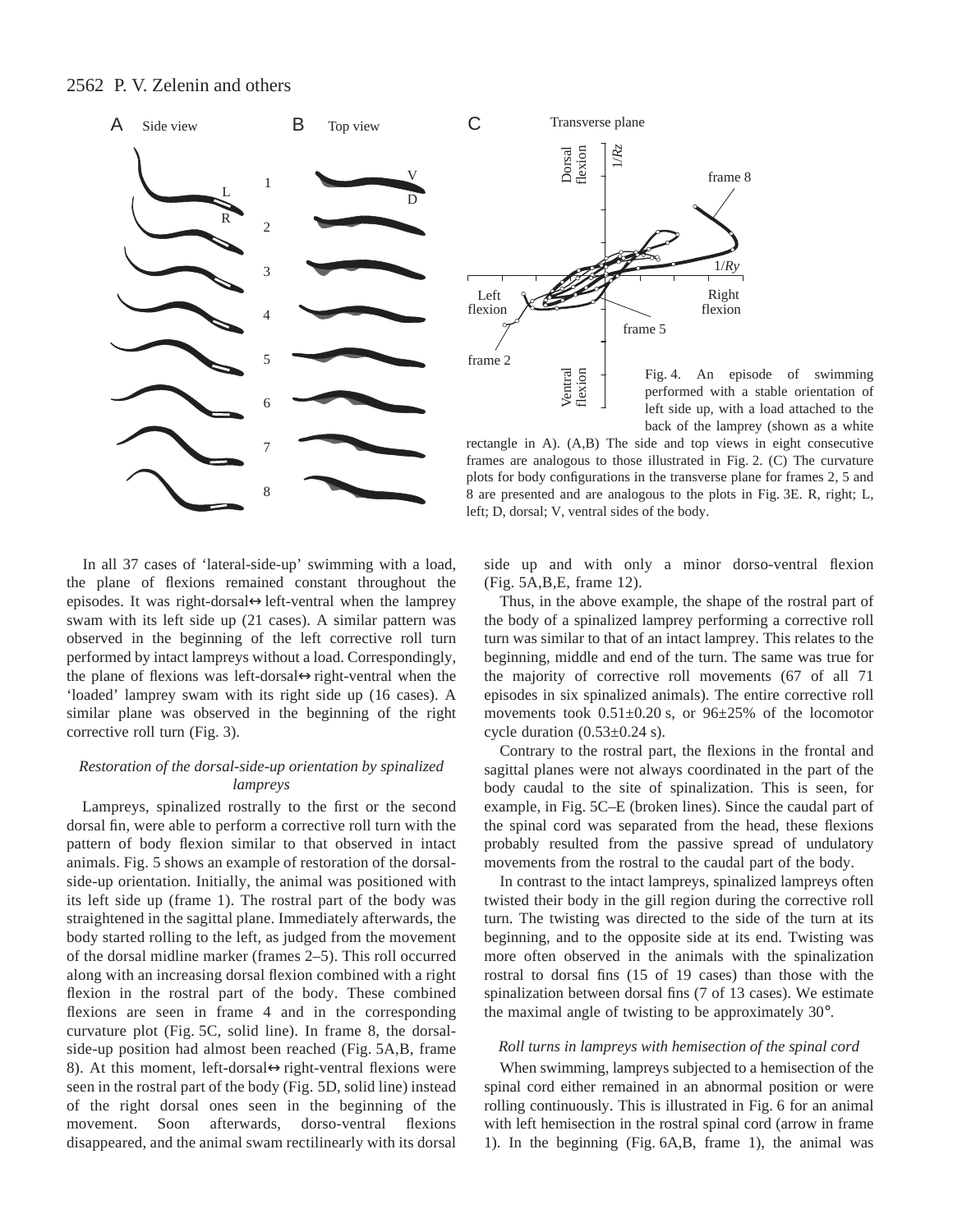

Fig. 5. An example of corrective roll turn performed by a spinalized animal. (A,B) The side and top views in twelve consecutive frames are analogous to those in Fig. 2. (C–E) The curvature plots in the transverse plane for frames 4, 8 and 12; they are analogous to frames 3, 13 and  $18$  in Fig. 3: rolling accelerates, rolling decelerates, body is straightened. In frame 4, the level of spinalization is indicated with arrows; the part of the body caudal to the spinalization site is shown in grey. The curvature graph for the body part rostral to the spinalization level is shown with solid lines, while that for the part caudal to the spinalization is shown with broken lines. R, right; L, left; D, dorsal; V, ventral sides of the body. White dots in A and B are the white markers attached to the skin

positioned with its ventral side up. After  $1.2$  s (Fig. 6A,B, frame 30) it reached the left-side-up position and after that it did not roll further. This 270° roll turn was performed in three consecutive stages; the beginning and the end of each stage are designated as 'start' and 'stop' in Fig. 6. Between frames 1 and 9, the animal rolled from the ventral-side-up to the right-sideup position. Between frames 12 and 19, the animal rolled from the right-side-up to the dorsal-side-up position. Finally, between frames 25 and 30, the animal rolled from the dorsalside-up to the left-side-up position. At the beginning of each consecutive turn (frames 1, 12 and 25), the body was flexed both in the frontal and sagittal plane, attaining the oblique pattern of flexions (left-dorsal⇔right-ventral, Fig. 6C, red lines) similar to that observed in intact animals just before the beginning of the right roll (Fig. 3E, frame 2). When rolling decelerated and stopped (frames 9 and 19), the body flexions occurred along a direction different to that seen in the beginning of each small turn (right-dorsal⇔left-ventral, Fig. 6E, blue lines). A similar body shape was observed when an intact animal reached the dorsal-side-up position (Fig. 3E, frame 13). Between the periods when the animal was turning, the roll angle did not change. Instead, transformation of the body shape took place (Fig. 6A,B, periods between frames 9 and 12, as well as between frames 19 and 25). The pattern of coordination between lateral and dorso-ventral flexions gradually changed

from the right-dorsal↔left-ventral flexions to the leftdorsal↔right-ventral flexions. At the moment the animal had reached the left-side-up orientation, it started a left turn in the horizontal plane because of the ventral body flexion. After completing the turn, it continued to swim with its left side up, with a body shape similar to that observed during dorsal-sideup swimming of the intact lamprey, i.e. with lateral locomotor undulations and only minor flexions in the sagittal plane, which were not correlated with the lateral flexions (not illustrated).

along the dorsal midline.

Such rolling directed to the side contralateral to the hemisection was observed in all tests (139 episodes in 6 animals). Most often (96 out of 139 cases), the rolling stopped near a position with the lesioned side facing upwards and this position persisted for at least several seconds. The position was quasi-stabile: if the tilt to the right increased the animal did not reduce the tilt angle but instead rolled to the right all the way around to reach the quasi-stable position from the left. This quasi-stable angle varied between approximately 45° tilt to the right and 90° tilt to the right. In the remaining cases (43 out of 139 episodes), an animal performed one or more full roll turns before attaching to the aquarium wall or bottom. Both the continuous rolling and the roll turns towards the quasi-stabile position were always performed in steps: turn – stop – turn – stop etc., as in the case presented in Fig. 6. The number of the stops and their angles could vary widely among different episodes.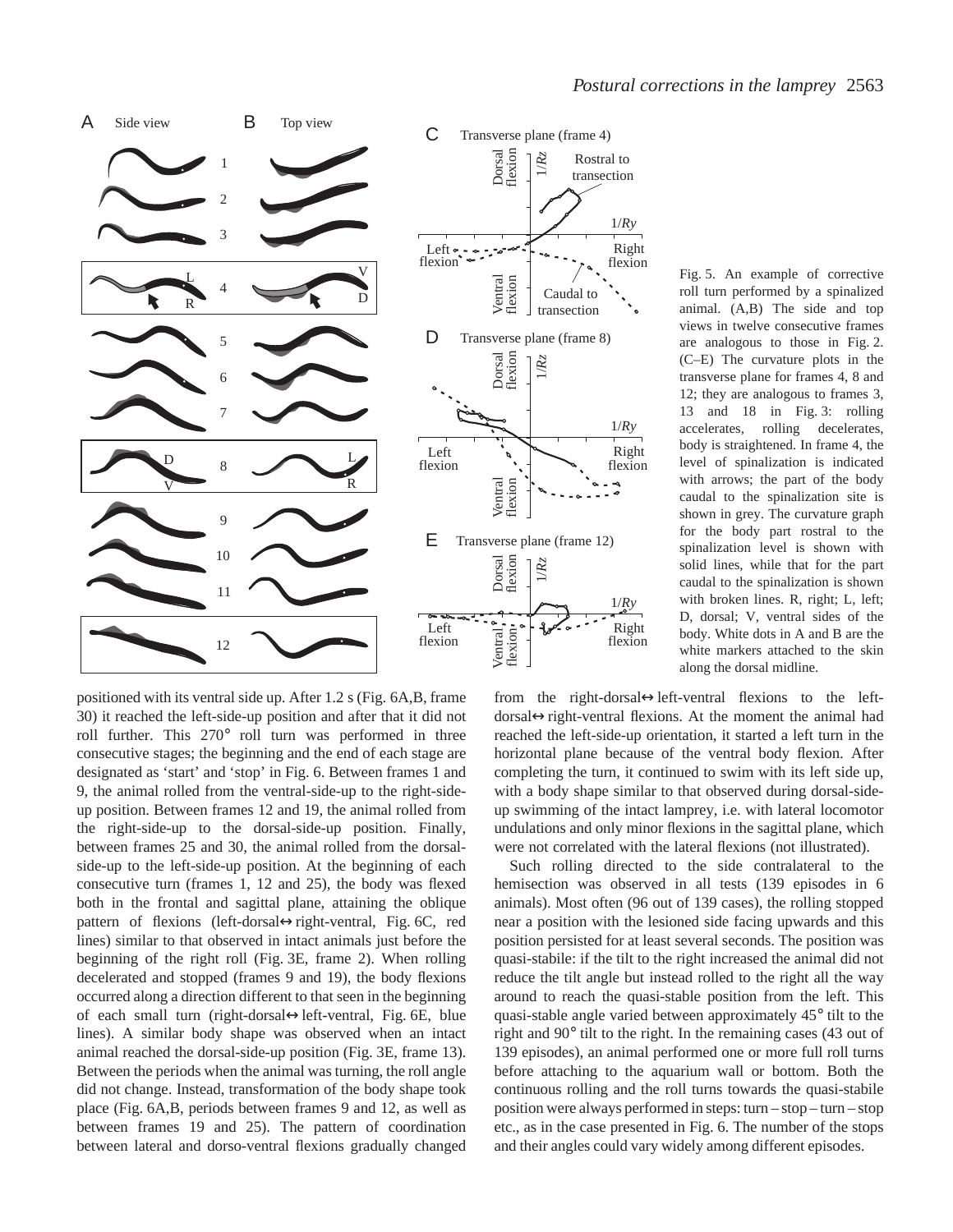### **Discussion**

### *Kinematics of roll turn in the lamprey*

In the present study we have found that a lamprey, positioned on its lateral side and then released, rapidly (in approximately 0.5 s) assumes the normal, dorsal-side-up orientation. This postural corrective roll turn includes an initial phase when the



Fig. 6. An example of roll turn performed by a lamprey with left hemisection of the spinal cord. (A,B) Side and top views for 30 consecutive frames. The level of hemisection is indicated in frame 1 (arrows). (C–E) The curvature plots for selected frames analogous to those used in Fig. 2. The roll turn is performed in steps. In frames 1, 12 and 25, the animal starts rolling to the right (start 1, 2 and 3). In frames 9, 19 the rolling decelerates (stop 1, 2). Data for the start moments are shown in red, and for the stop moments in blue. Note that in E most of the data points for the start moments are located in right ventral and left dorsal quadrants, and most of those for stop moments are located in left ventral and right dorsal quadrants, i.e. similar to Fig. 3E. R, right; L, left; D, dorsal; V, ventral sides of the body.

body rotation starts and accelerates, and a final phase when the rotation decelerates and stops. Evidently, the forces responsible for the turn are generated in these two phases.

Our main result is that the postural corrections are incorporated into the locomotor undulatory pattern, which is modified in a characteristic way. In the absence of postural

> corrections, the locomotor undulations occur only in the frontal plane of the animal (Fig. 2). In the initial and final phases of the roll turn, however, the plane of the body flexions is deviated to the side of the corrective turn or to the opposite side, respectively (Fig. 3). Upon termination of the turn, the locomotor undulations again occur in the frontal plane. These deviations of the plane of body flexions were associated with postural corrections not only in intact animals, but also in spinalized animals, in which they were limited to the body region rostral to the lesion (Fig. 5). In lampreys with a hemisected spinal cord, similar patterns of flexions were also observed at each 'step' of rolling (Fig. 6). Since the same type of corrections occur under these three conditions, it is suggested that these patterns of body flexions are responsible for the generation of the moments of force necessary for the roll turns. The hypothesis that the oblique plane of locomotor undulations causes a moment of force rotating the body in the transverse plane is directly supported by the experiments in which lampreys swam with a destabilizing load (Fig. 4).

> It is not quite clear, however, how the oblique body undulations produce a moment of force. The most likely hypothesis is that this happens because of the non-circular shape of the transverse section of the lamprey's body. If the shape was a circle, the effect of lateral and oblique body flexions would not differ. In fact the body is slightly flattened (ellipsoidal). That is why during lateral flexions, the body cross-section moves through water along the short axis of the ellipse, whereas during oblique flexions there is an angle between the short axis and the velocity vector. If one supposes that the viscous forces tend to orient an ellipse perpendicular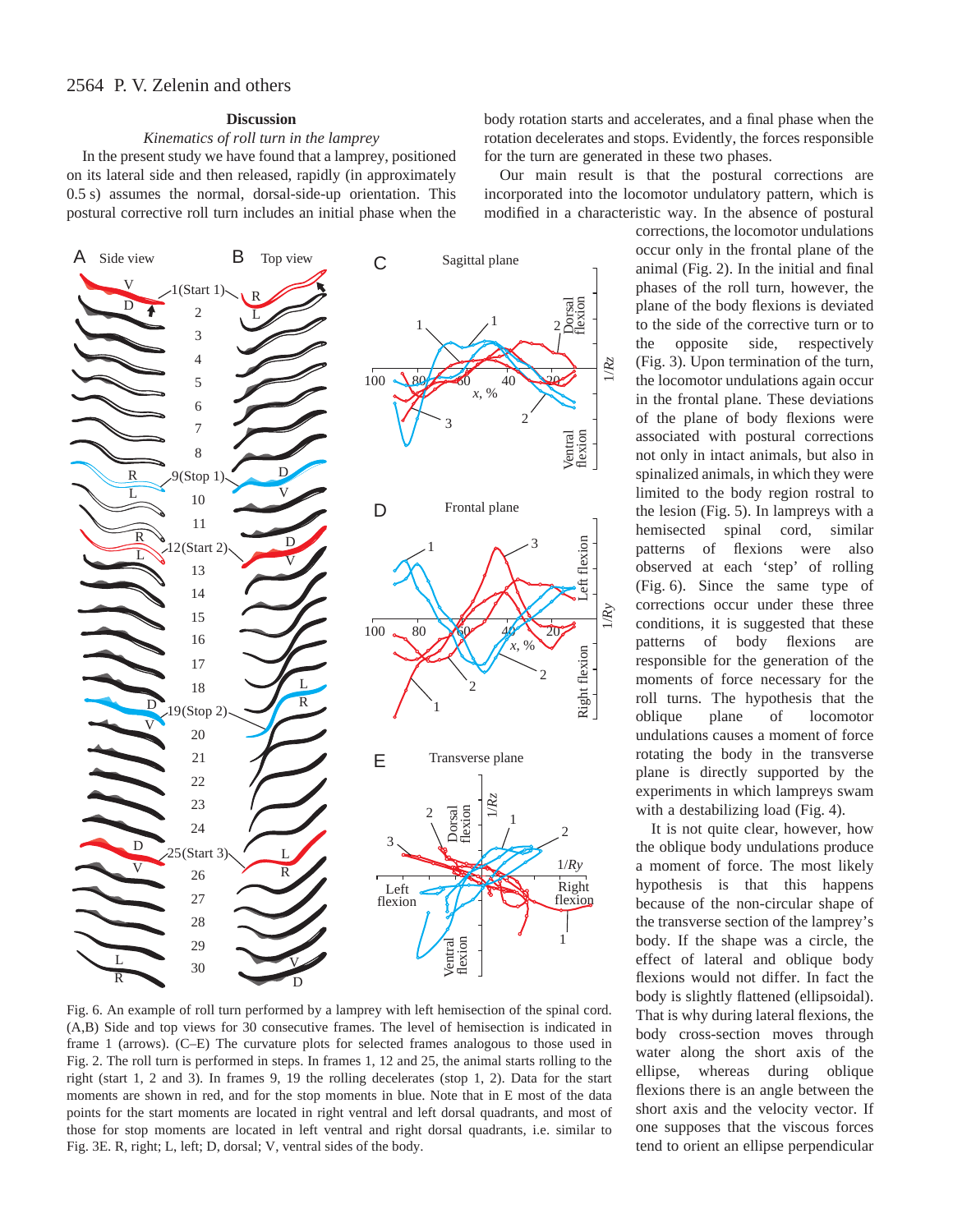to a water flow then the oblique movements will cause the moment of force rotating the animal in the transverse plane. This question awaits an appropriate hydrodynamic analysis.

Several mechanisms for the generation of roll turns have been suggested, for example 'elliptical' body movements, body twisting, deflections of the dorsal fins, and asymmetrical right–left movements of the tail if bent ventrally (Ullén et al., 1995a; Ekeberg and Grillner, 1999). In the present experiments, 'elliptical' movements were never observed. The spinalized lampreys, although unable to use their dorsal fins and tail, could still perform roll turns, thus the fins are not required. In contrast to intact animals, spinalized lampreys did often display body twisting, but were nevertheless able to perform the roll turn without any noticeable twisting. Finally, in our experiments, the tail was not consistently bent dorsally or ventrally during the roll turn, so the mechanism of the asymmetric tail beats seems not to be employed. We cannot rule out the possibility, however, that some of these mechanisms are used for postural correction in response to minor disturbances. Although these mechanisms do not seem to be of prime importance, they may serve as complementary ones.

#### *Possible nervous mechanisms of roll turns in the lamprey*

Body flexions in the lamprey are caused by contractions of the dorsal and/or ventral parts of a myotome on one or two sides, each part being innervated by a separate motoneuron pool (Tretjakoff, 1927; Rovainen, 1979; Wallén et al., 1985; Wannier et al., 1998). During normal horizontal swimming, motoneurons innervating the dorsal and ventral parts of myotomes on the same side are co-activated by the spinal locomotor network that leads to body flexions in the frontal plane (Grillner et al., 1995). However, independent control of dorsal and ventral parts of myotomes permits deviation of the plane of body flexion.

The reticulospinal (RS) system is primarily responsible for mediating postural corrections. Individual RS neurons have very selective effects and can enhance, reduce, or produce no effect on the output of the motoneurons innervating any one of the four myotome quadrants (Zelenin et al., 2001). Moreover, RS neurons exert the same effect on the segmental motor output along the whole extent of their axons, which can reach the most caudal level. The effects of an RS neuron upon different quadrants are combined in different patterns. Some of the neurons produce symmetrical effects. For example, an RS neuron can excite the ventral motoneuron pools on two sides, while another can inhibit dorsal and ventral pools on one side. Such neurons, when active, will flex the body in the sagittal or frontal plane, respectively. Many RS neurons, however, produce asymmetrical effects. For example, they may excite the ventral motoneuron pools on one side and inhibit the ventral motoneuron pools on the other side. These RS neurons, when active, will affect the motor output so that the plane of locomotor undulations will be inclined.

Tilting the lamprey from the dorsal-side-up position to the right or to the left leads to activation of many RS neurons on the side contralateral to the tilt, due to vestibular input *Postural corrections in the lamprey* 2565



Fig. 7. Conceptual model of the roll postural system. (A) Right and left groups of reticulospinal (RS) neurons, RS(R) and RS(L), receive inputs from the labyrinths (La); they affect the spinal networks to evoke oblique body flexions (double-headed arrows) that lead to rolling of the lamprey. (B) Operation of the system. The curves represent the activity in RS(R) (thick line) and RS(L) (thin line) as a function of roll angle. Vestibular input causes activation of RS(R) and RS(L) with the contralateral tilt. Directions of rolling caused by RS(R) and RS(L) are indicated by the black and white arrows, respectively. The system has an equilibrium point at  $0^{\circ}$  (dorsal-side-up orientation). (C) Sequence of events during restoration of normal orientation by the lamprey, following an imposed 90° tilt to the left (see text for details). Thick arrows in iii and iv indicate the direction of the roll turn. R, right; L, left; D, dorsal; V, ventral sides of the body.

(Deliagina et al., 1992a,b; Deliagina and Fagerstedt, 2000; Zelenin et al., 2000). These results suggest that the activated RS neurons produce the postural corrections, i.e. the rotation of the animal in the direction opposite to the initial tilt (Deliagina, 1997; Deliagina et al., 1993). A conceptual model of the neuronal roll control system, based on this interpretation, is shown in Fig. 7A. Due to vestibular input, the activity of the left and right subgroups of RS neurons, RS(L) and RS(R), is position-dependent with a peak at approximately 90° of contralateral roll tilt (Fig. 7B), and motion-dependent, being excited by contralateral roll movement and inhibited by the